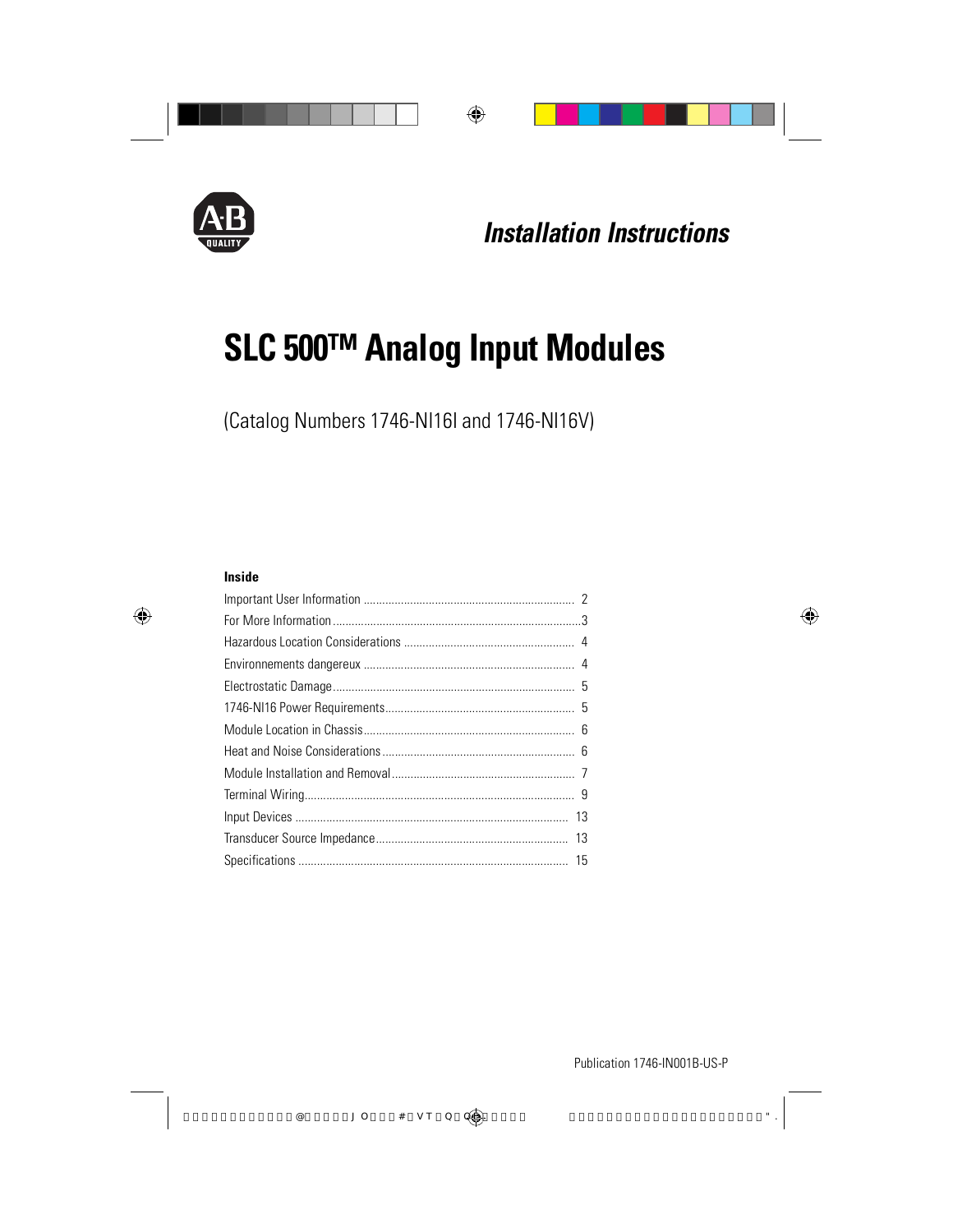## **Important User Information**

Because of the variety of uses for the products described in this publication, those responsible for the application and use of this control equipment must satisfy themselves that all necessary steps have been taken to assure that each application and use meets all performance and safety requirements, including any applicable laws, regulations, codes and standards.

The illustrations, charts, sample programs and layout examples shown in this guide are intended solely for purposes of example. Since there are many variables and requirements associated with any particular installation, Allen-Bradley does not assume responsibility or liability (to include intellectual property liability) for actual use based upon the examples shown in this publication.

Allen-Bradley publication SGI-1.1, *Safety Guidelines for the Application, Installation and Maintenance of Solid-State Control* (available from your local Allen-Bradley office), describes some important differences between solid-state equipment and electromechanical devices that should be taken into consideration when applying products such as those described in this publication.

Reproduction of the contents of this copyrighted publication, in whole or part, without written permission of Rockwell Automation, is prohibited.

#### **ATTENTION**



Identifies information about practices or circumstances that can lead to personal injury or death, property damage, or economic loss.

Attention statements help you to:

- identify a hazard
- avoid the hazard
- recognize the consequences

**IMPORTANT** Identifies information that is critical for successful application and understanding of the product.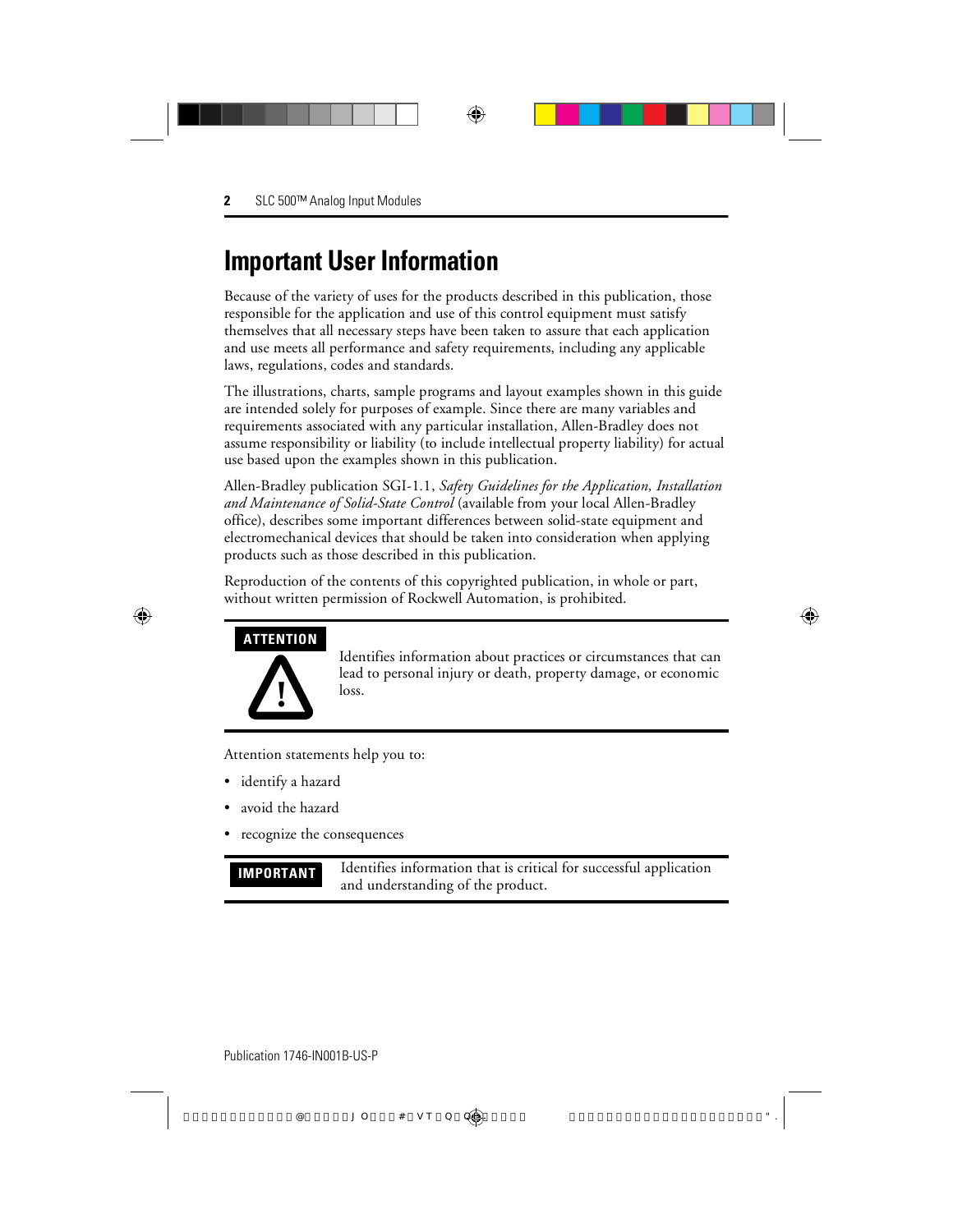## **For More Information**

For detailed information on planning and installing your system, see the following publications:

| <b>Publication</b>                                                | <b>Publication</b><br><b>Number</b> |
|-------------------------------------------------------------------|-------------------------------------|
| Industrial Automation Wiring and Grounding Guidelines             | 1770-4.1                            |
| SLC 500™ Analog Input Modules User Manual                         | 1746-UM001A-US-P                    |
| SLC 500™ Modular Hardware Style Operation and Installation Manual | 1747-6.2                            |
| SLC 500™ Fixed Hardware Style Operation and Installation Manual   | 1747-6 21                           |

If you would like a manual, you can:

- download a free electronic version from the internet: **www.theautomationbookstore.com**
- purchase a printed manual by:
	- contacting your local distributor or Rockwell Automation representative
	- visiting **www.theautomationbookstore.com** and placing your order
	- calling **1.800.963.9548** (USA/Canada) or **001.330.725.1574** (Outside USA/Canada)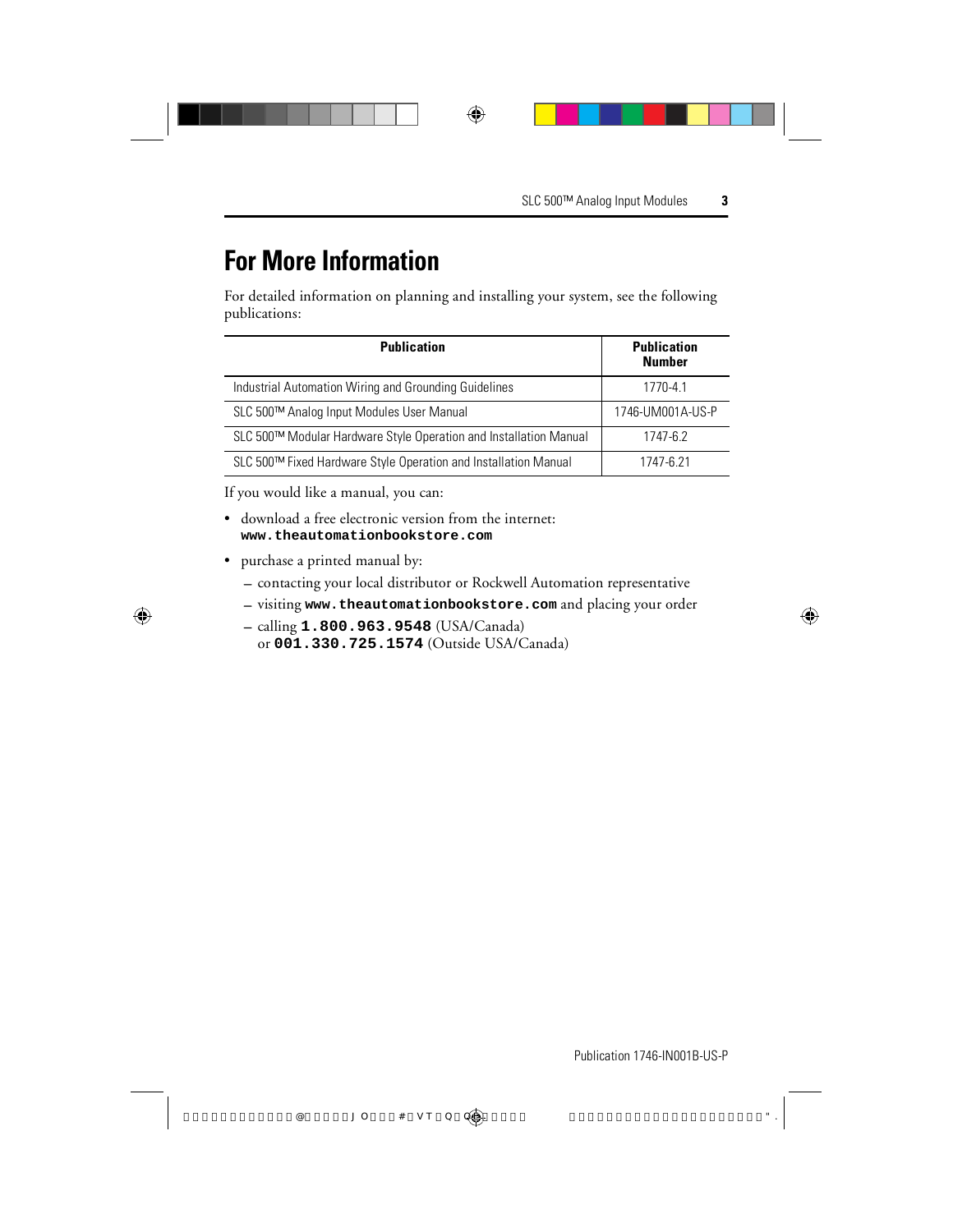## **Hazardous Location Considerations**

This equipment is suitable for use in Class I, Division 2, Groups A, B, C, D or non-hazardous locations only. The following ATTENTION statement applies to use in hazardous locations.

#### **WARNING** EXPLOSION HAZARD

**!**

- Substitution of components may impair suitability for Class I, Division 2.
- Do not replace components or disconnect equipment unless power has been switched off.
- Do not connect or disconnect components unless power has been switched off.
- This product must be installed in an enclosure.

## **Environnements dangereux**

Cet équipement est conçu pour être utilisé dans des environnements de Classe 1, Division 2, Groupes A, B, C, D ou non dangereux. La mise en garde suivante s'applique à une utilisation dans des environnements dangereux.

#### **MISE EN GARDE** DANGER D'EXPLOSION



- La substitution de composants peut rendre cet équipement impropre à une utilisation en environnement de Classe 1, Division 2.
- Ne pas remplacer de composants ou déconnecter l'équipement sans s'être assuré que l'alimentation est coupée.
- Ne pas connecter ou déconnecter des composants sans s'être assuré que l'alimentation est coupée.
- Ce produit doit être installé dans une armoire.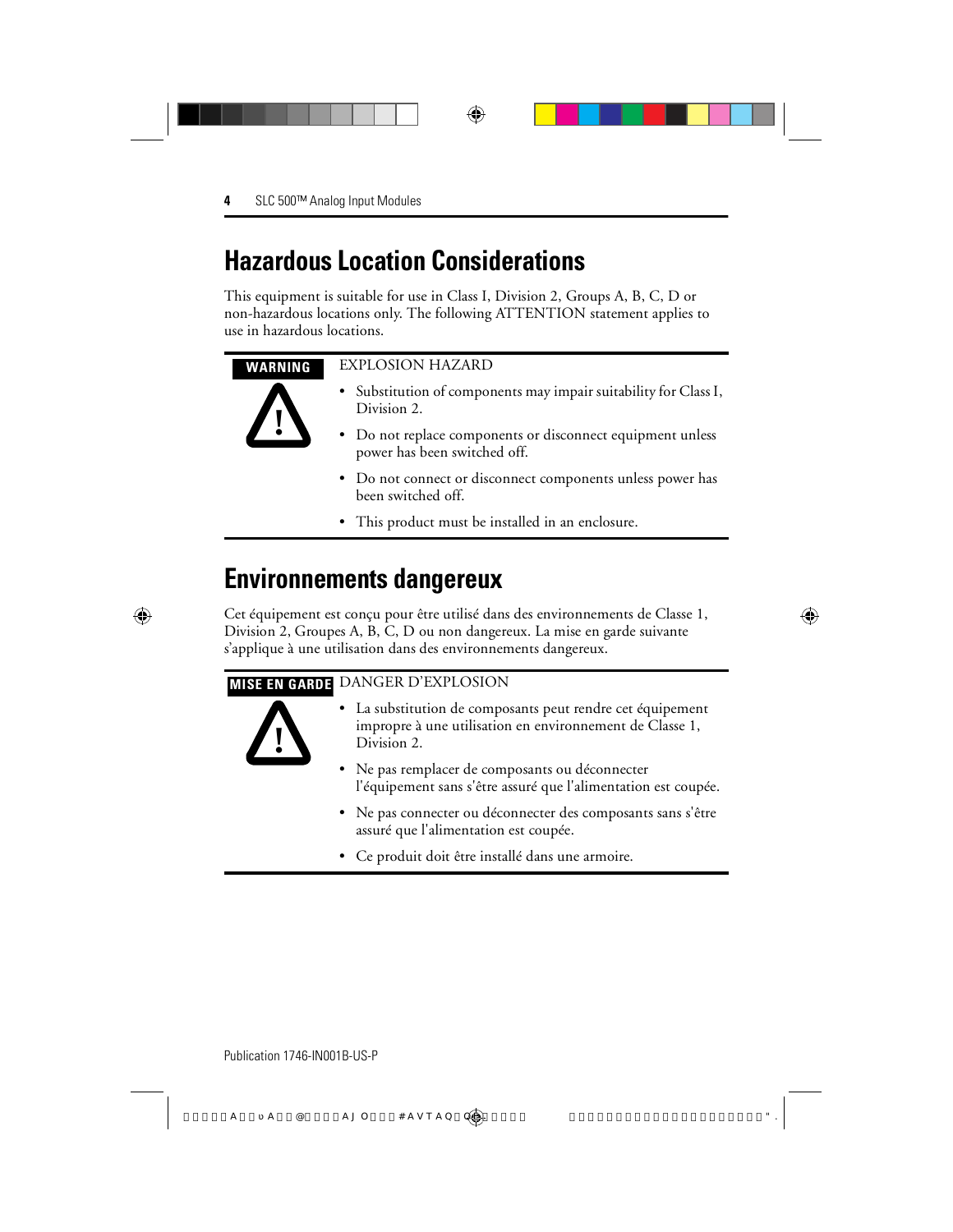## **Electrostatic Damage**

Electrostatic discharge can damage semiconductor devices inside this module if you touch backplane connector pins. Guard against electrostatic damage by observing the following precautions.

| <b>ATTENTION</b> | Electrostatic discharge can degrade performance or cause<br>permanent damage. Handle the module as stated below. |  |  |
|------------------|------------------------------------------------------------------------------------------------------------------|--|--|
|                  | • Wear an approved wrist strap grounding device when<br>handling the module.                                     |  |  |
|                  | • Touch a grounded object to rid yourself of electrostatic charge<br>before handling the module.                 |  |  |
|                  | • Handle the module from the front, away from the backplane<br>connector. Do not touch backplane connector pins. |  |  |
|                  | • Keep the module in its static-shield bag when not in use, or<br>during shipment.                               |  |  |

## **1746-NI16 Power Requirements**

The 1746-NI16 module receives its power through the SLC 500 chassis backplane from the fixed or modular +5V dc/+24V dc chassis power supply. The +5V dc backplane supply powers the SLC circuitry and the +24V dc backplane supply powers the module analog circuitry. The maximum current drawn by the module is shown in the table below.

| 5V dc Amps | 24V dc Amps |
|------------|-------------|
| 125 mA     | 75 mA       |

When you are using a *modular system* configuration, add the values shown in the table above to the requirements of all other modules in the SLC chassis to prevent overloading the chassis power supply.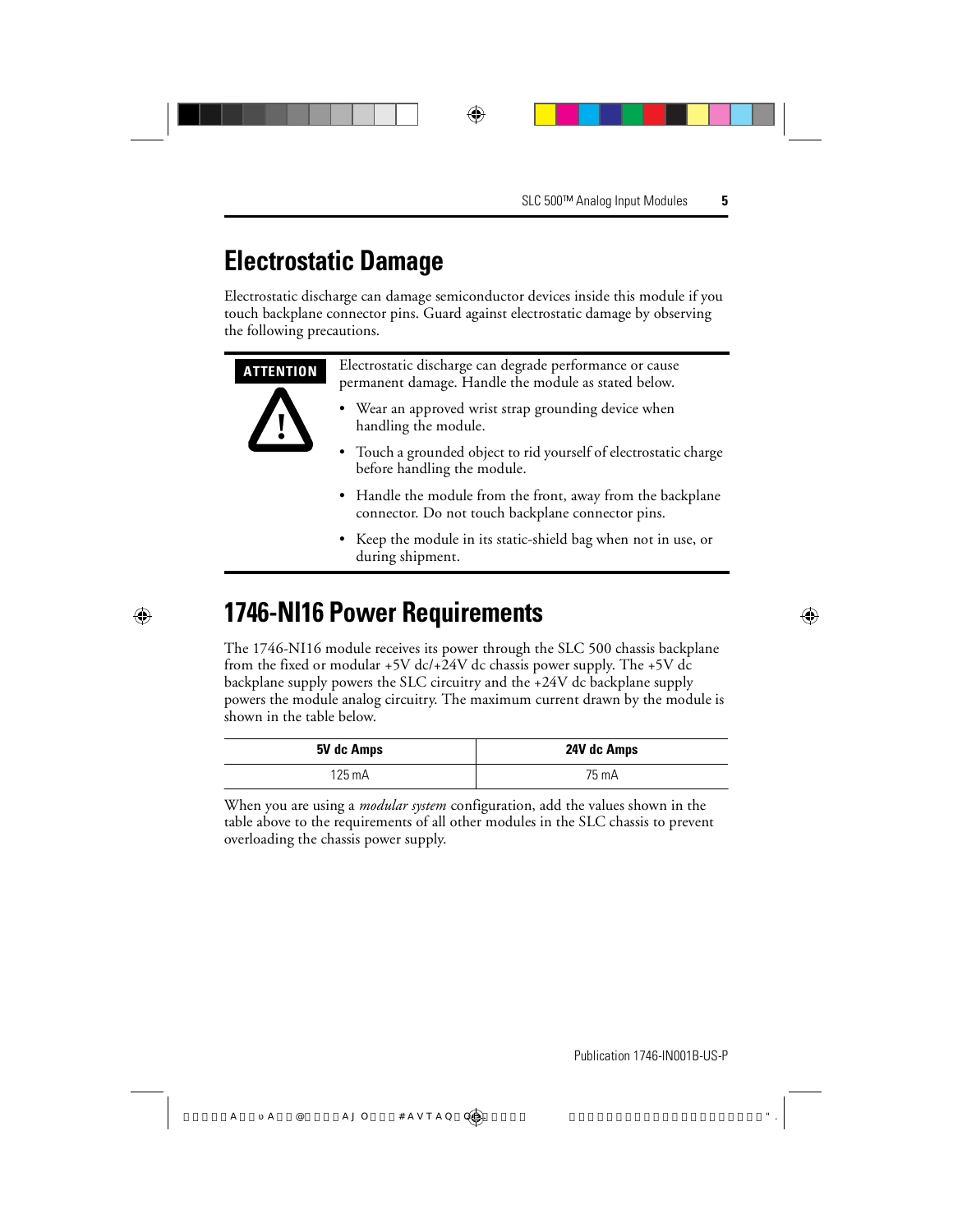## **Module Location in Chassis**

## **Modular Chassis Considerations**

Place your 1746-NI16 module in any slot of an SLC 500 modular, or modular expansion chassis, except for the extreme left slot (slot 0) in the first chassis. This slot is reserved for the processor or adapter modules.

| Operating Temperature Range | +0°C to +60°C (+32°F to +140°F) |
|-----------------------------|---------------------------------|
|-----------------------------|---------------------------------|

#### **Fixed Expansion Chassis Considerations**

**IMPORTANT** The 2-slot, SLC 500 fixed I/O expansion chassis (1746-A2) supports only specific combinations of modules. If you are using the 1746-NI16 module in a 2-slot expansion chassis with another SLC I/O or communication module, refer to the 1746-NI16 user manual to determine whether the combination can be supported.

## **Heat and Noise Considerations**

Most applications require installation in an industrial enclosure to reduce the effects of electrical interference. Analog inputs are highly susceptible to electrical noise. Electrical noise coupled to the analog inputs reduces the performance (accuracy) of the module.

Group your modules to minimize adverse effects from radiated electrical noise and heat. Consider the following conditions when selecting a slot for the analog input module. Position the module:

- in a slot away from sources of electrical noise such as hard-contact switches, relays, and AC motor drives
- away from modules which generate significant radiated heat, such as the 32-point I/O module (series C or earlier)

In addition, route shielded twisted-7pair analog input wiring away from any high-voltage I/O wiring.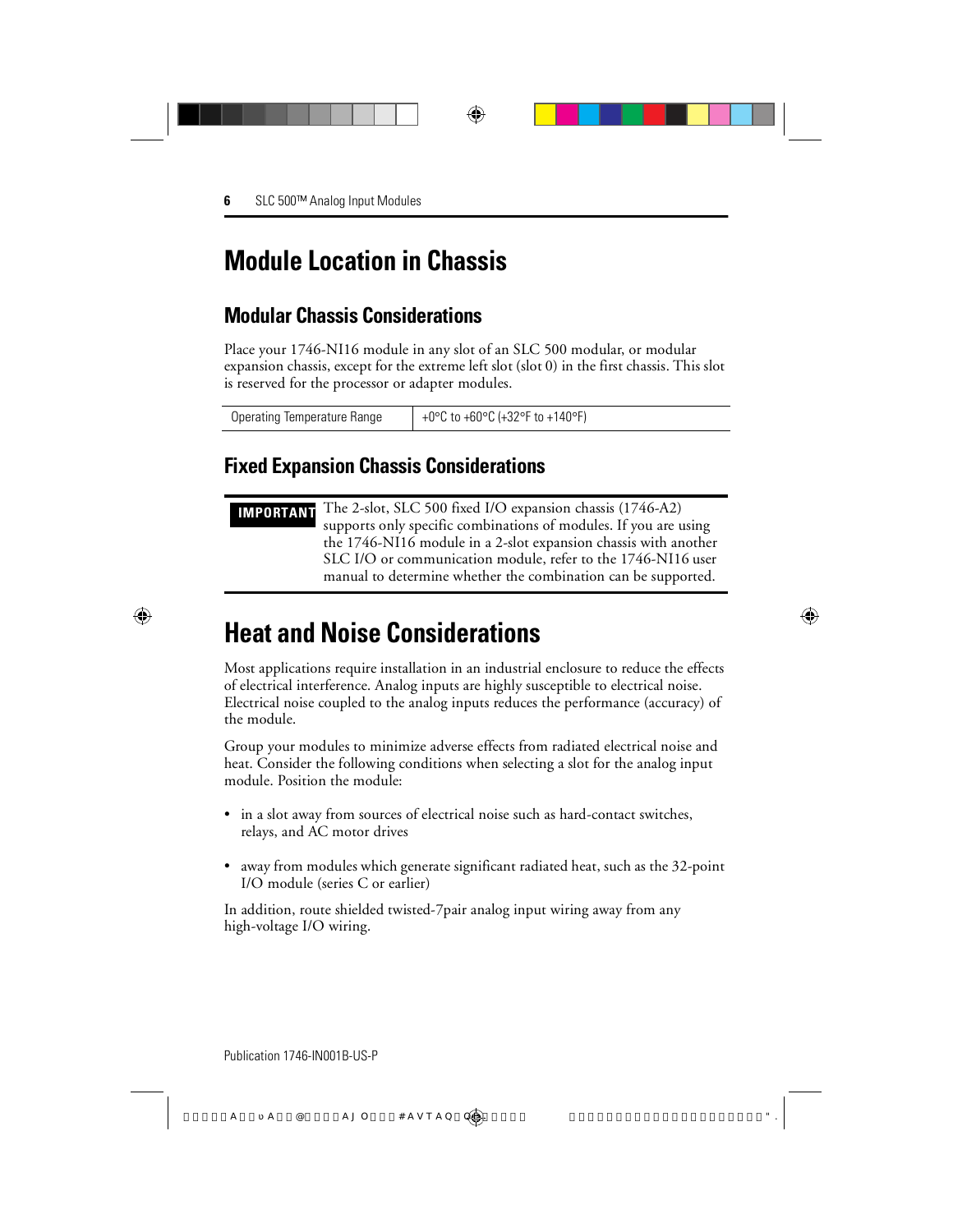## **Module Installation and Removal**

When installing the module in a chassis, it is not necessary to remove the terminal block from the module. However, if the terminal block is removed, use the write-on label (shown below) located on the side of the terminal block to identify the module location and type.

| <b>SLOT</b>      | RACK |  |
|------------------|------|--|
| $\bullet$ MODULE |      |  |





**ATTENTION** Remove power before removing or inserting this module. When you remove or insert a module with power applied, an electrical arc may occur. An electrical arc can cause personal injury or property damage by:

- sending an erroneous signal to your system's field devices, causing unintended machine motion
- causing an explosion in a hazardous environment

Electrical arcing causes excessive wear to contacts on both the module and its mating connector. Worn contacts may create electrical resistance.

## **Terminal Block Removal**

1. Loosen the two terminal block release screws.



2. Grasp the terminal block at the top and bottom and pull outward and down.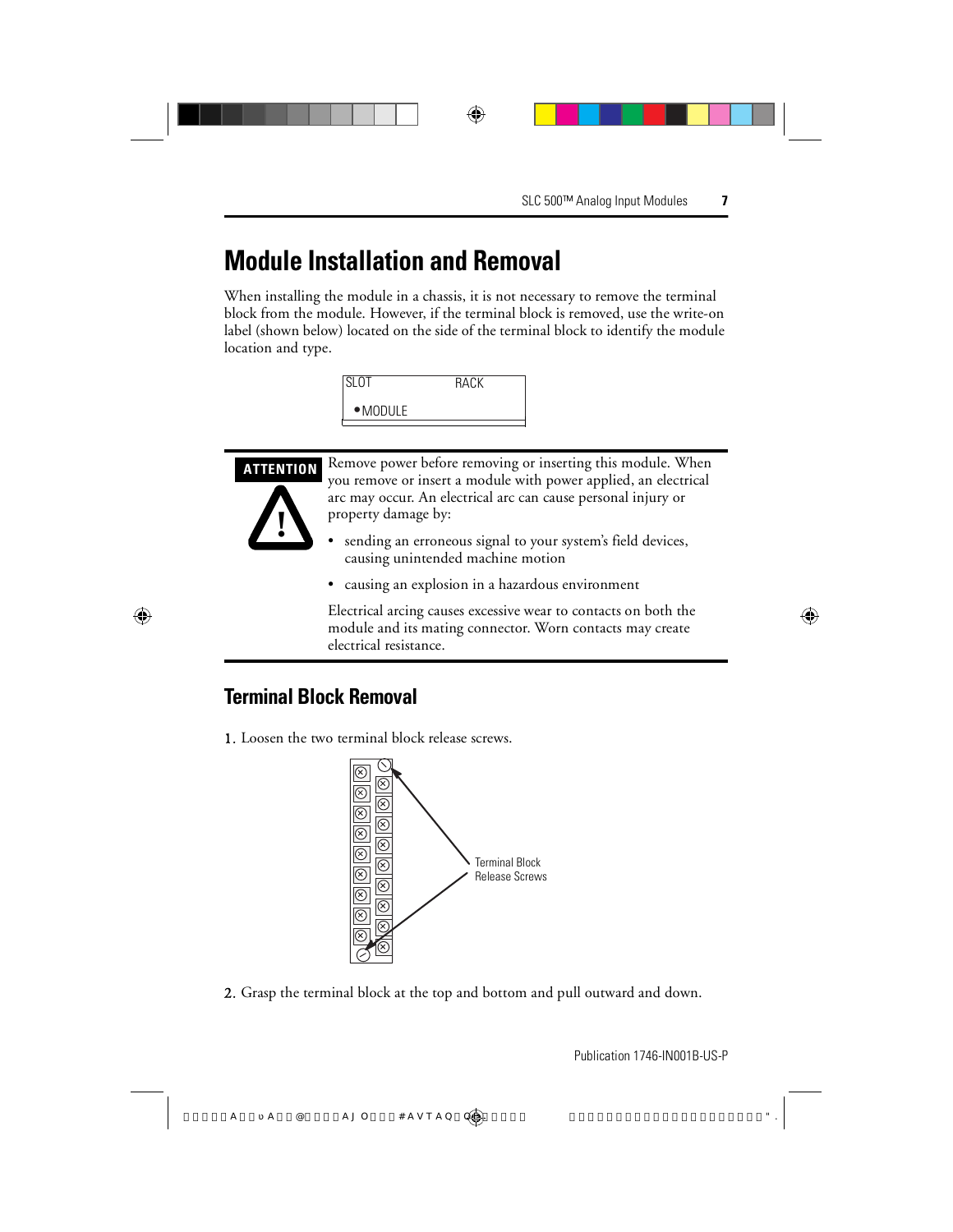### **Module Installation Procedure**

- 1. Align the circuit board of the analog input module with the card guides located at the top and bottom of the chassis.
- 2. Slide the module into the chassis until both top and bottom retaining clips are secured. Apply firm even pressure on the module to attach it to its backplane connector. Never force the module into the slot.
- 3. Cover all unused slots with the Card Slot Filler, Catalog Number 1746-N2.



### **Module Removal Procedure**

- 1. Press the releases at the top and bottom of the module and slide the module out of the chassis slot.
- 2. Cover all unused slots with the Card Slot Filler, Catalog Number 1746-N2.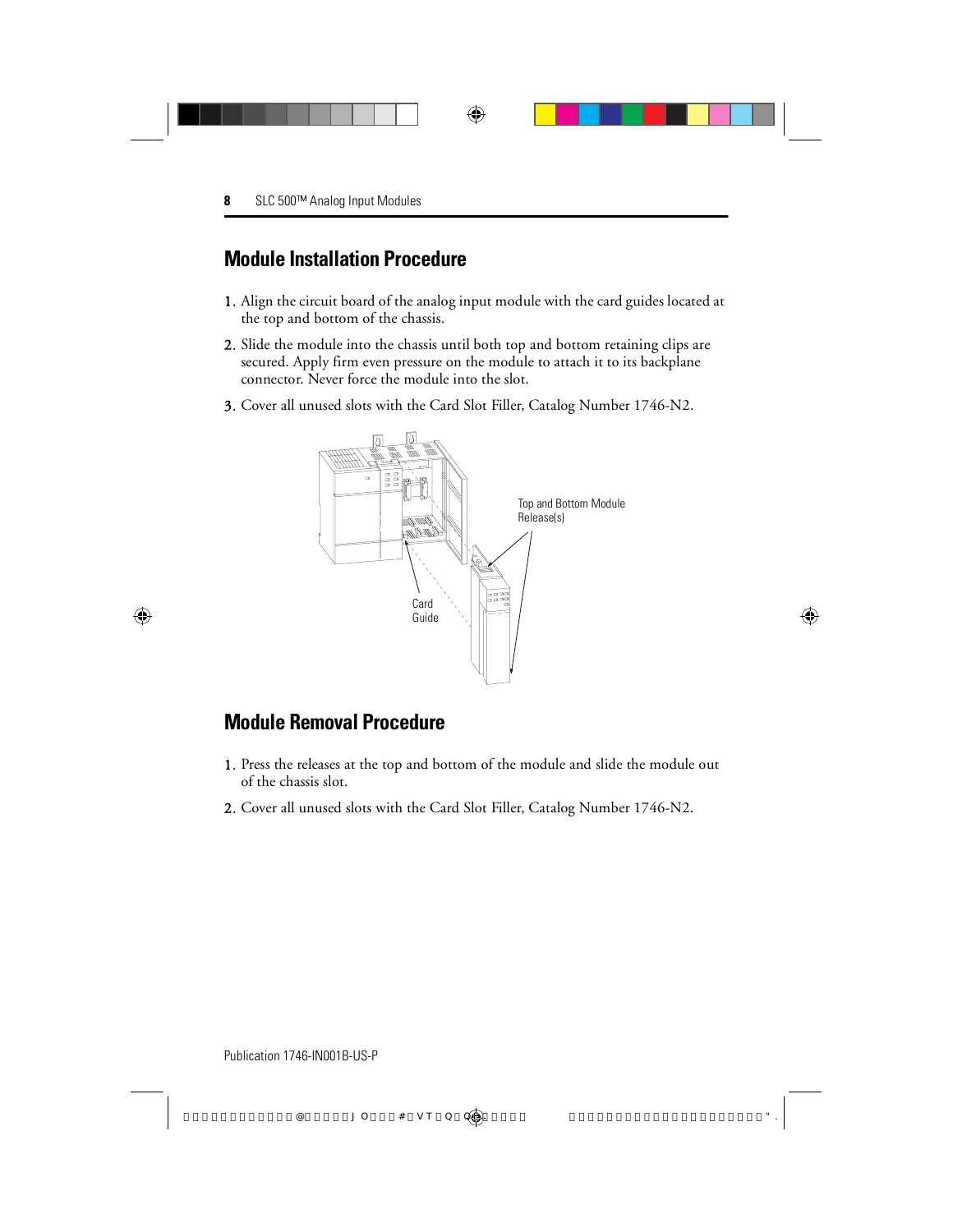## **Terminal Wiring**

The 1746-NI16 module contains an 18-position, removable terminal block. The terminal pin-out is shown below.



**ATTENTION** Disconnect power to the SLC before attempting to install, remove, or wire the removable terminal wiring block.

> To avoid cracking the removable terminal block, alternate the removal of the slotted terminal block release screws.

### **Terminal Block**



Maximum Torque =  $0.7$  to  $0.9$  Nm (6 to 8 in-lbs.)

## **Pre-wired Cables and Terminal Blocks**

The following 1492 cables and terminal blocks are available to assist in wiring the 1746-NI16 module:

| Allen-Bradley Prewired<br>Cables | 1492-ACAB005A46, 0.5m (1.6 ft.<br>1492-ACAB010A46, 1.0 m (3.3 ft.)<br>1492-ACAB025A46, 2.5 m (8.2 ft.)<br>1492-ACAB050A46, 5.0 m (16.4 ft.) |
|----------------------------------|---------------------------------------------------------------------------------------------------------------------------------------------|
| Allen-Bradley User Terminal      | 1492-AIFM8-3                                                                                                                                |
| <b>Blocks</b>                    | 1492-AIFM16-F-3                                                                                                                             |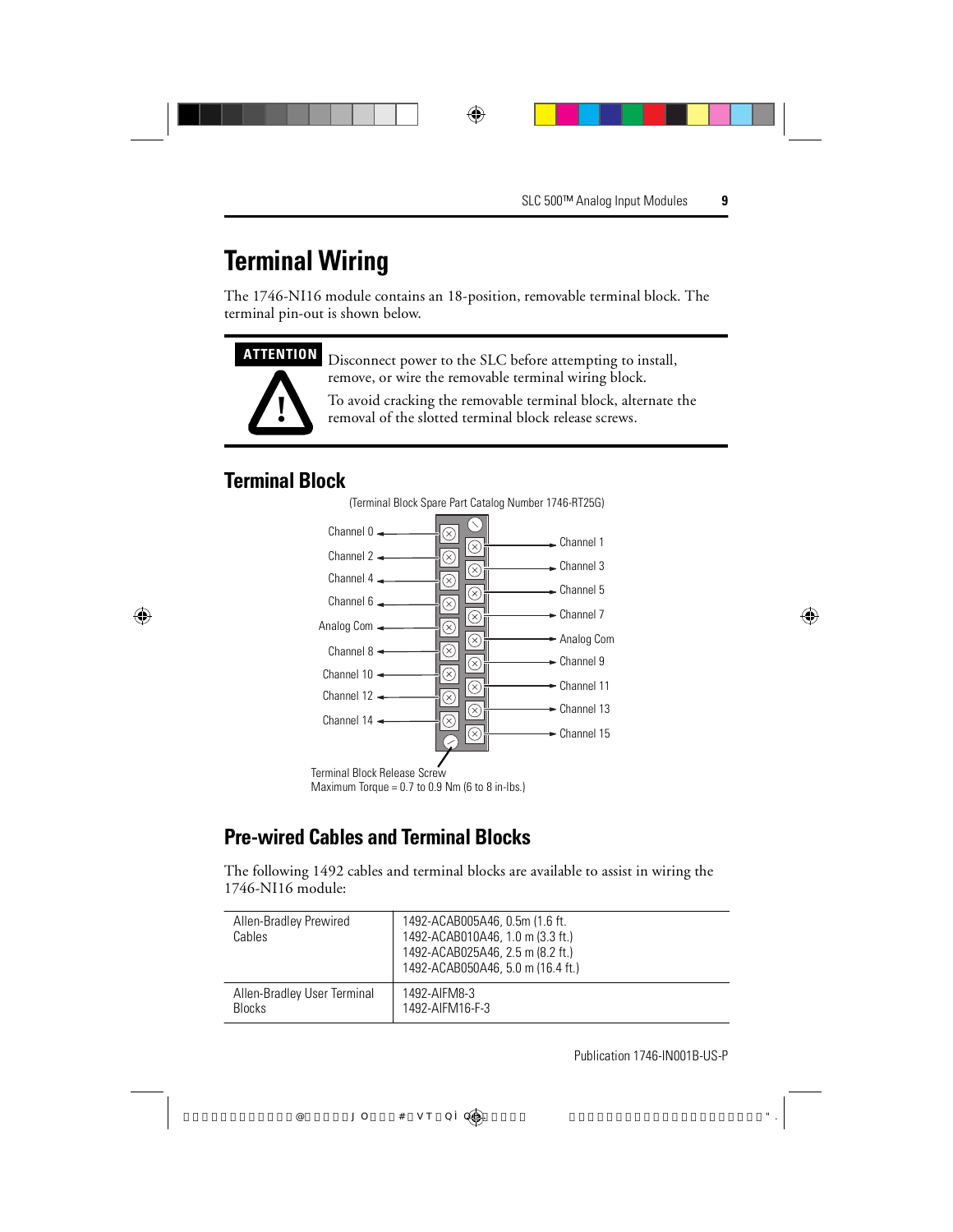### **Wiring Single-Ended Inputs**

The diagram below shows typical wiring for the 1746-NI16V module.



- (1) There are two common terminals for all of the 16 voltage inputs. These two analog common terminals are connected internally.
- (2) All shield wires should be connected to chassis mounting screws.
- (3) Unused channels should be connected to the analog common terminals (0 Volts).
- (4) If separate shielded cables are used for each analog input channel, interposing terminal blocks are needed to terminate up to 16 common wires. Then 1 to 4 common wires should be wired from the interposing terminal block to the 2 common terminals on the 1746-NI16V module.
- (5) The module does not provide loop power for analog inputs. Use a power supply that matches the transmitter specifications.
- (6) More than one power supply can be used if all supplies are class 2.

**NOTE** Although the above diagram has 12 unused inputs, only 4 channels are shown connected to the Analog Com as an example.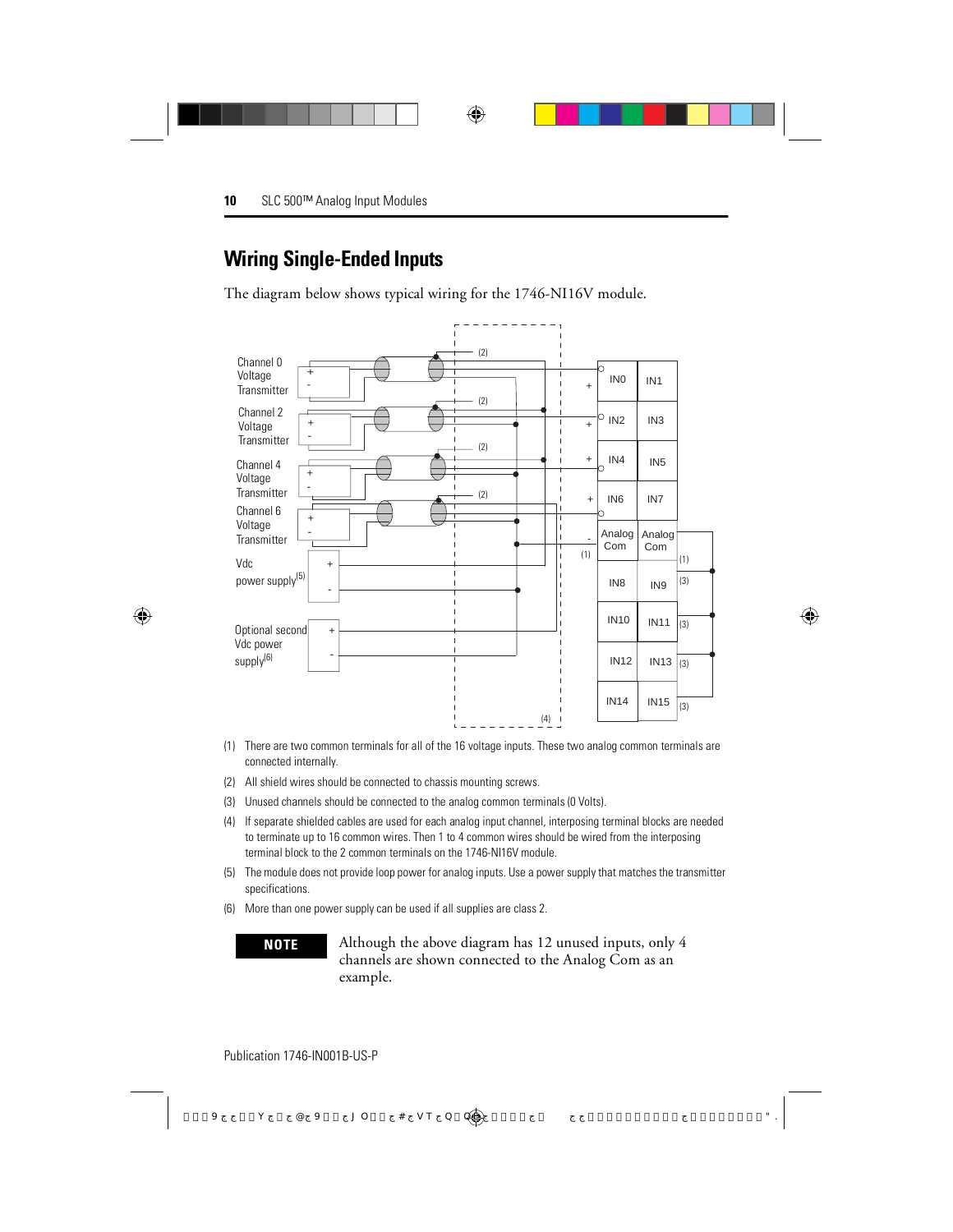#### Wiring Single-Ended Inputs

The diagram below shows typical wiring for the 1746-NI16I module.



- (1) There are two common terminals for all of the 16 current inputs. These two analog common terminals are connected internally.
- (2 All shield wires should be connected to chassis mounting screws.
- (3) Unused channels should be connected to the analog common terminals (0 Volts).
- (4) If separate shielded cables are used for each analog input channel, interposing terminal blocks are needed to terminate up to 16 common wires. Then 1 to 4 common wires should be wired from the interposing terminal block to the 2 common terminals on the 1746-NI16I module.
- (5) The module does not provide loop power for analog inputs. Use a power supply that matches the transmitter specifications.
- (6) More than one power supply can be used if all supplies are class 2.

**NOTE** Although the above diagram has 12 unused inputs, only 4 channels are shown connected to the Analog Com as an example.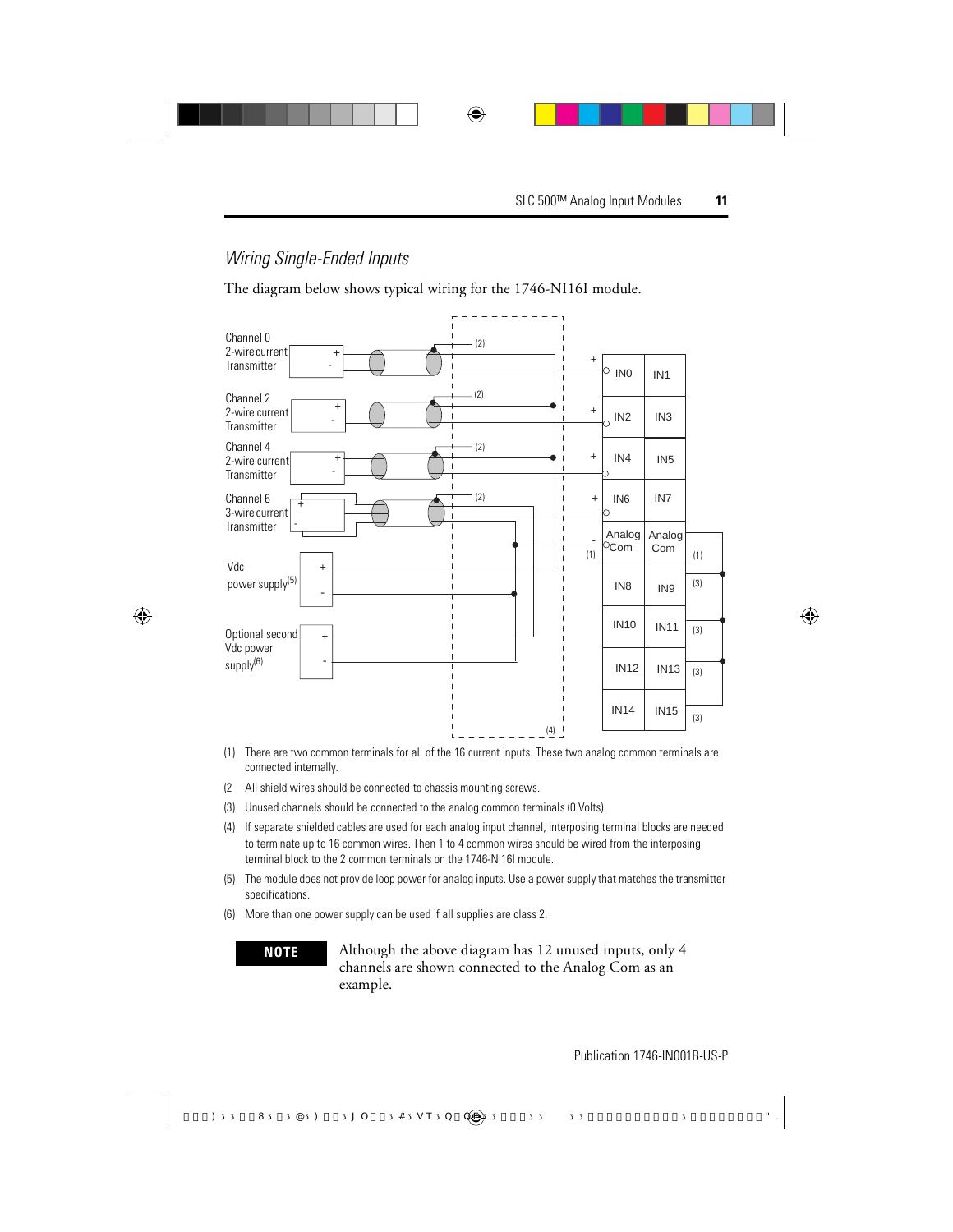## **Wiring Guidelines**



**ATTENTION** To prevent shock hazard, care should be taken when wiring the module to analog signal sources. Before wiring any analog module, disconnect power from the SLC 500 system and from any other source to the analog module.

Follow the guidelines below when planning your system wiring.

- To limit noise, keep signal wires as far away as possible from power and load lines.
- To ensure proper operation and high immunity to electrical noise, always use Belden™ 8761 (shielded, twisted pair) or equivalent wire.
- Connect the shield drain wire to the earth ground of the chassis.
- Tighten terminal screws using a standard or cross-head screwdriver. Each screw should be turned tight enough to immobilize the wire's end. Excessive tightening can strip the terminal screw. The torque applied to each screw should not exceed 0.7 to 0.9 Nm (6 to 8 in-lb) for each terminal.
- Follow system grounding and wiring guidelines found in your *SLC 500 Modular Hardware Style Installation and Operation Manual*, publication 1747-6.2.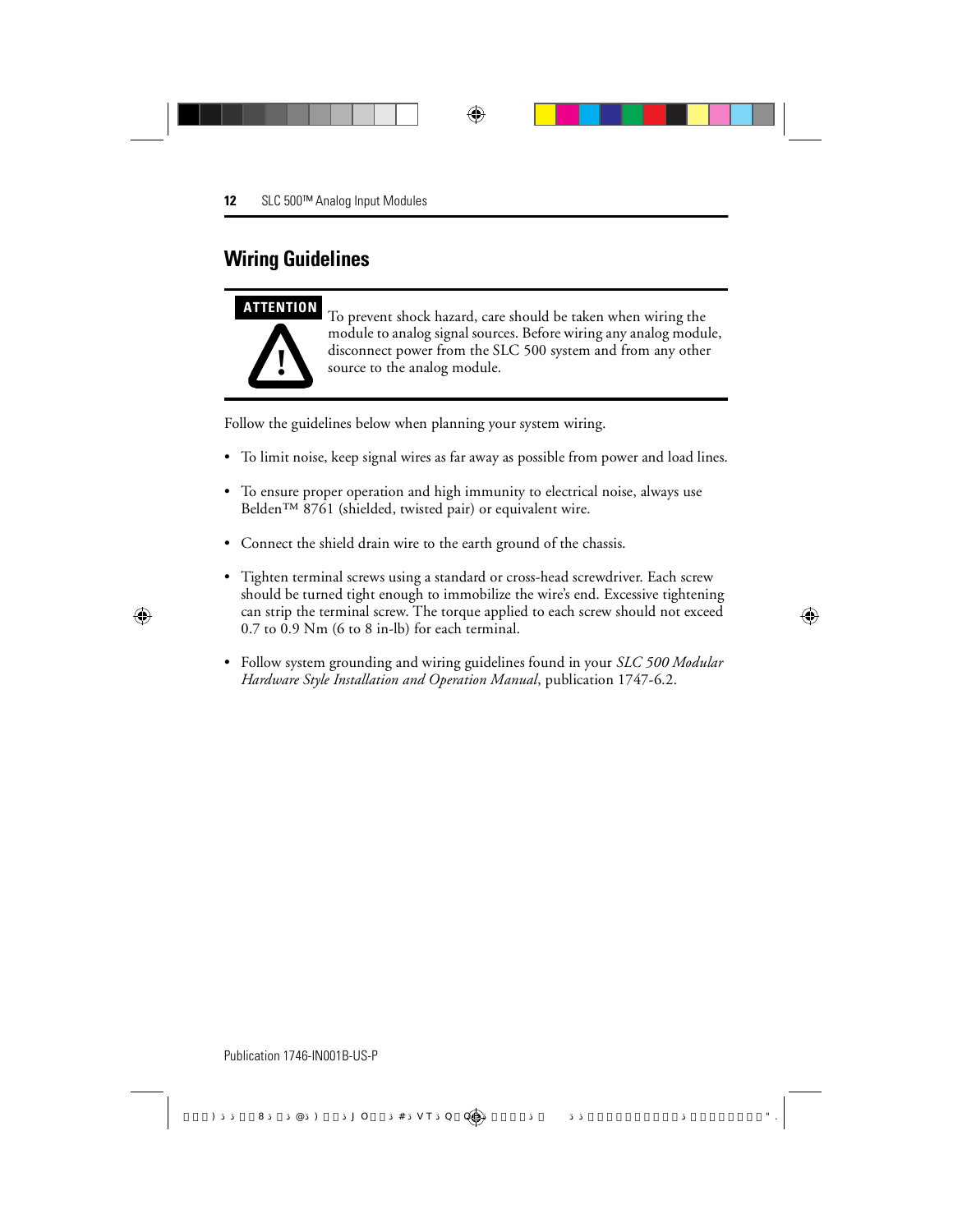## **Input Devices**

#### **Transducer Source Impedance**

If the source impedance of the input device and associated cabling is too high, it will affect the accuracy of the channel data word. Source impedance of 2000 ohms will produce up to 0.01% of module error over and above the specified accuracy of the module.

You can compensate for device impedance error by implementing the following equation in your ladder program:

$$
V_S = V_{measured} \times \frac{(R_s + R_{in})}{R_{in}}
$$
  
\n
$$
V_S = input device voltage
$$
  
\nwhere:  
\n
$$
Rs = input device impedance
$$
  
\n
$$
R_{in} = 1746-N116 input impedance
$$
  
\n(See Specifications on page 17)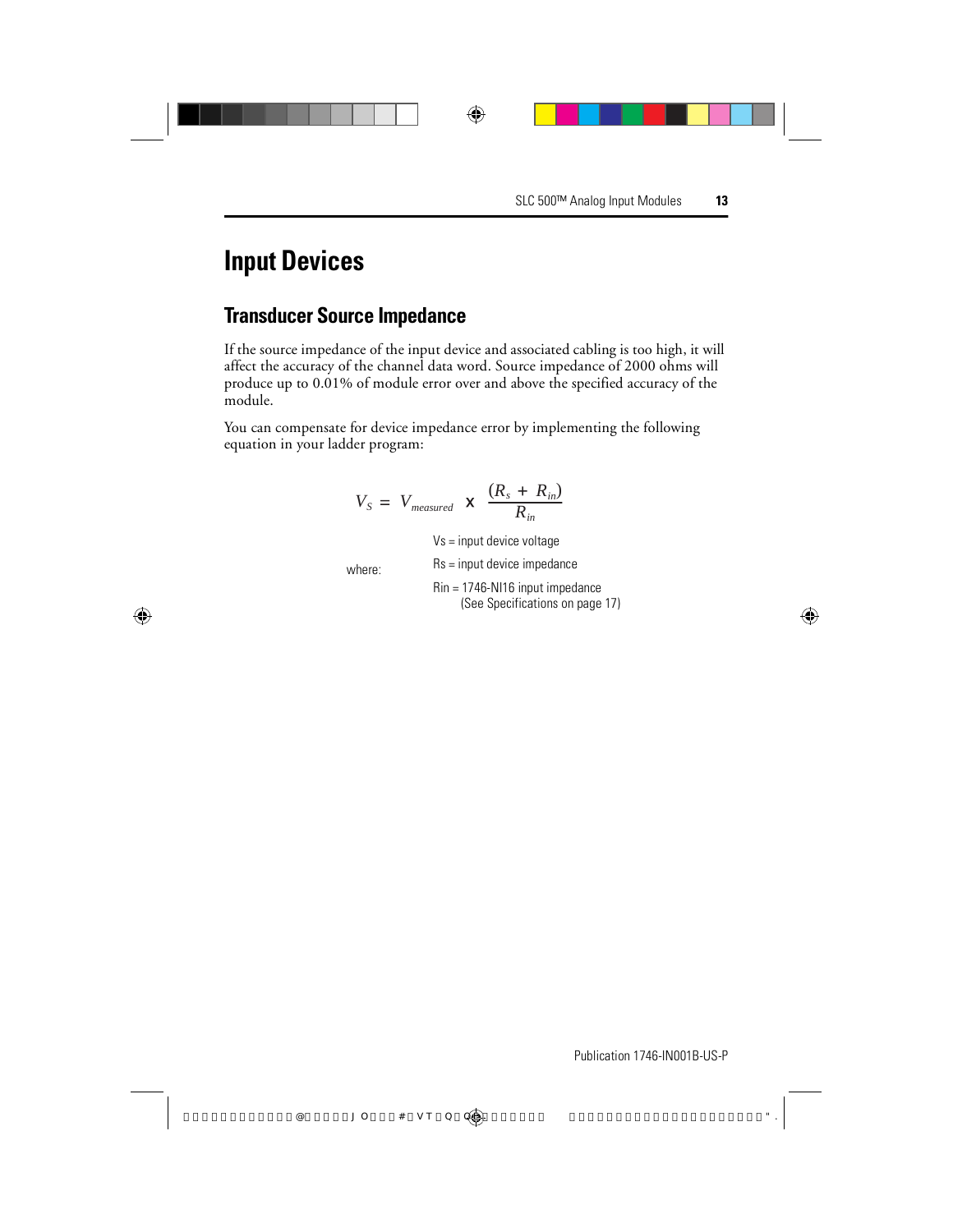#### Wiring Input Devices to the 1746-NI16

After the analog input module is properly installed in the chassis, follow the wiring procedure below using Belden 8761 cable.



mounting screws.)

To wire your 1746-NI16 module follow these steps.

- 1. At each end of the cable, strip some casing to expose the individual wires.
- 2. Trim the signal wires to 50 mm (2 inch) lengths. Strip about 5 mm (3/16 inch) of insulation away to expose the end of the wire.
- 3. At one end of the cable, twist the drain wire and foil shield together.
- 4. At the other end of the cable, cut the drain wire and foil shield back to the cable.
- 5. Connect the signal wires to the 1746-NI16 terminal block or interposing terminal block.
- 6. Connect the shield drain wire to chassis ground.
- 7. Connect the other end of the cable to the voltage or current transmitter terminals.
- 8. Repeat steps 1 through 7 for each channel on the module.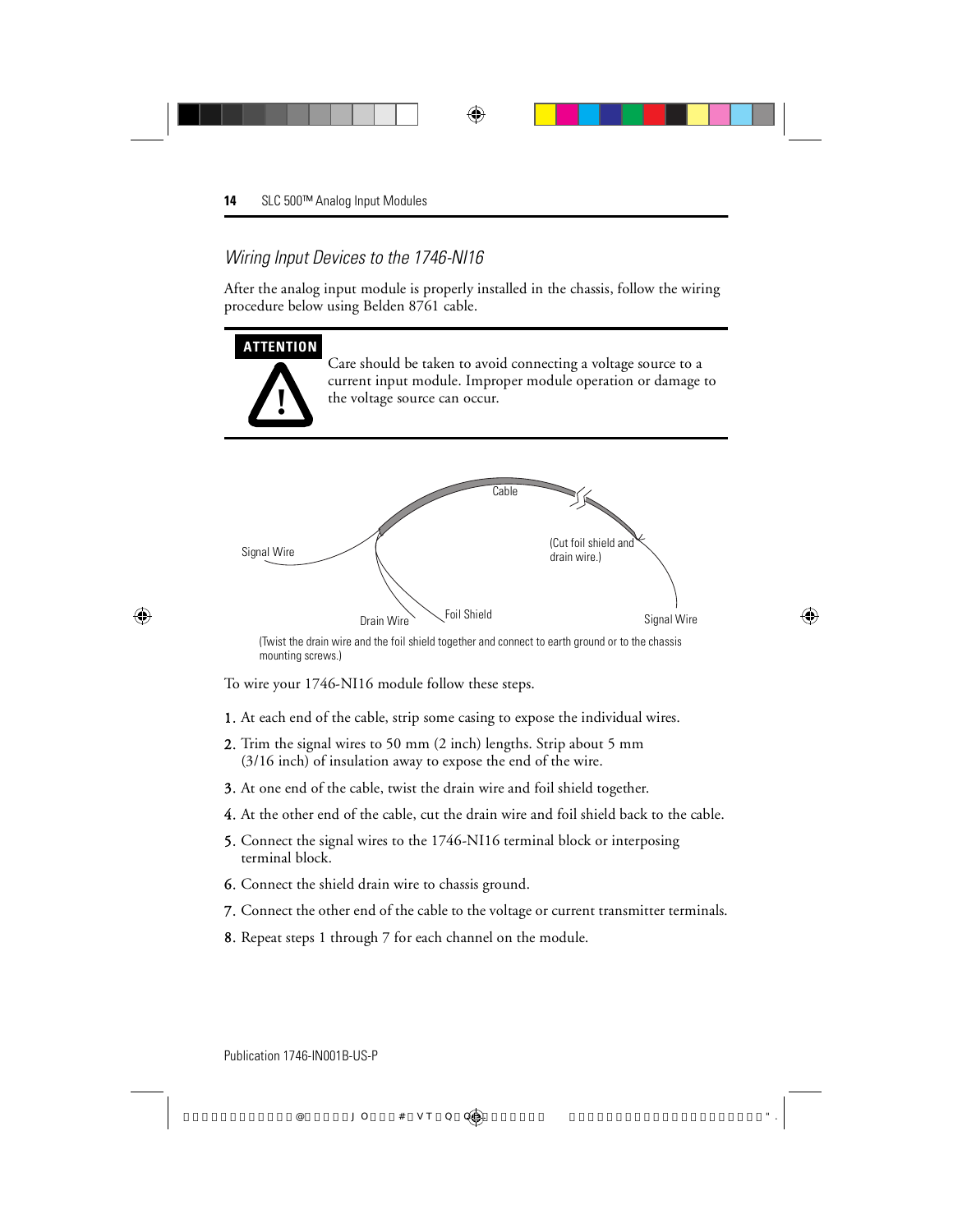## **Specifications**

## **Electrical Specifications**

| <b>Description</b>                                             | <b>Specification</b>                                                                                   |
|----------------------------------------------------------------|--------------------------------------------------------------------------------------------------------|
| Backplane Current Consumption                                  | 125 mA at 5V dc                                                                                        |
|                                                                | 75 mA at 24V dc                                                                                        |
| Backplane Power Consumption                                    | 2.425W maximum (0.625W at 5V dc, 1.8W at 24V dc)                                                       |
| Number of Channels                                             | 16 (backplane isolated)                                                                                |
| I/O Chassis Location                                           | Any I/O module slot except slot 0                                                                      |
| A/D Conversion Method                                          | Sigma - Delta                                                                                          |
| Input Filtering                                                | Low-pass digital filter with programmable filter<br>frequencies                                        |
| Normal Mode Rejection<br>(between $[+]$ input and $[-]$ input) | >80 dB at 50/60 Hz<br>$>75$ dB at dc<br>>100 dB at 50/60 Hz                                            |
| <b>Common Mode Rejection</b>                                   | Greater than or equal to 75 dB at DC                                                                   |
| (between inputs and chassis<br>ground)                         | Greater than or equal to 100 dB at 50/60 Hz                                                            |
| Input Filter Frequencies                                       | 6 Hz, 10 Hz, 20 Hz, 40 Hz, 60 Hz, 80 Hz, 100 Hz, 250 Hz                                                |
| <b>Isolation</b>                                               | 500V ac isolation for 1 second                                                                         |
| Common-Mode Voltage Range                                      | $±10.25V$ relative to analog common terminal<br>(20.5V maximum between any two signal input terminals) |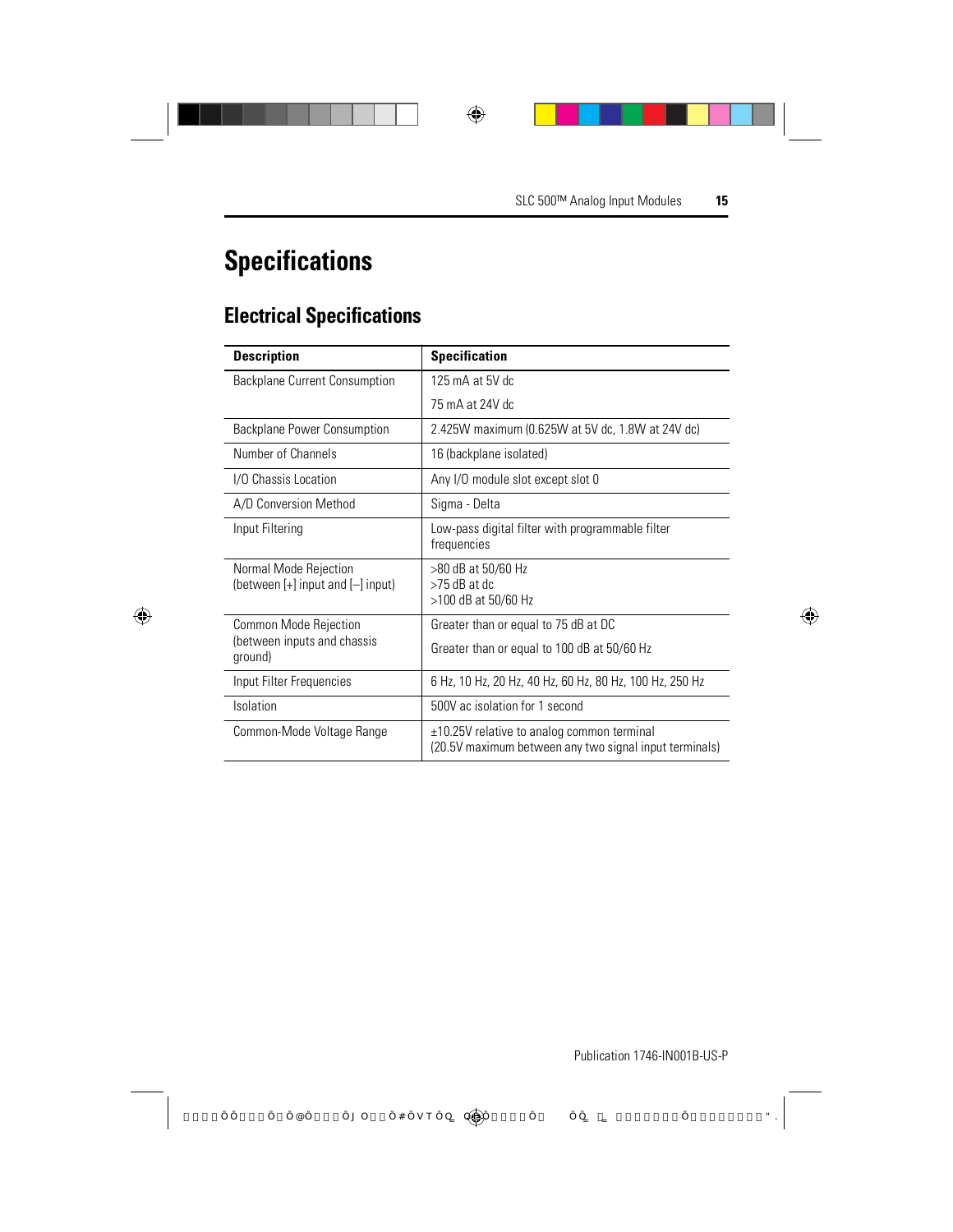| <b>Physical Specifications</b> |  |  |
|--------------------------------|--|--|
|--------------------------------|--|--|

| <b>Description</b>                                                                        | <b>Specification</b> |                                                                                                                                              |                                                                  |
|-------------------------------------------------------------------------------------------|----------------------|----------------------------------------------------------------------------------------------------------------------------------------------|------------------------------------------------------------------|
| LED Indicators                                                                            |                      | 5 green status indicators<br>one for each group of 4 channels and one for module status                                                      |                                                                  |
| Module ID Code                                                                            |                      | Class 1                                                                                                                                      | Class 3                                                          |
|                                                                                           | <b>NI16V</b>         | 3505                                                                                                                                         | 10406                                                            |
|                                                                                           | <b>NI161</b>         | 3504                                                                                                                                         | 10403                                                            |
| <b>Recommended Cable</b>                                                                  |                      | Belden #8761 or equivalent                                                                                                                   |                                                                  |
| Maximum Wire Size                                                                         |                      | Two 14 AWG wires per terminal                                                                                                                |                                                                  |
| Maximum Cable<br>Impedance                                                                | <b>NI16V</b>         | Voltage Source (with less than $10\Omega$ impedance): 1250 $\Omega$<br>maximum loop impedance, for <1LSB error                               |                                                                  |
|                                                                                           | <b>NI161</b>         | 249 $\Omega$ maximum loop impedance, to meet common-mode<br>voltage requirements                                                             | Current Source (transmitter properly wired to its power supply): |
| <b>Terminal Block</b><br>Removable, Allen-Bradley spare part<br>Catalog Number 1746-RT25G |                      |                                                                                                                                              |                                                                  |
| Allen-Bradley Prewired<br>Cables                                                          |                      | 1492-ACAB005A46, 0.5m (1.6 ft.)<br>1492-ACAB010A46, 1.0 m (3.3 ft.)<br>1492-ACAB025A46, 2.5 m (8.2 ft.)<br>1492-ACAB050A46, 5.0 m (16.4 ft.) |                                                                  |
| 1492-AIFM8-3<br>Allen-Bradley User Terminal<br>1492-AIFM16-F-3<br><b>Blocks</b>           |                      |                                                                                                                                              |                                                                  |

## **Environmental Specifications**

| <b>Description</b>                      | <b>Specification</b>                                                        |
|-----------------------------------------|-----------------------------------------------------------------------------|
| Operating Temperature                   | +0 $^{\circ}$ C to +60 $^{\circ}$ C (+32 $^{\circ}$ F to +140 $^{\circ}$ F) |
| Storage Temperature                     | -40°C to $+85$ °C (-40°F to $+185$ °F)                                      |
| <b>Relative Humidity</b>                | 5% to 95% (without condensation)                                            |
| <b>Agency Certification</b>             | <b>UL</b> listed                                                            |
|                                         | C-UL approved                                                               |
|                                         | CE compliant for all applicable directives                                  |
| Hazardous Environment<br>Classification | Class I Division 2 Hazardous Environment Groups A, B, C, D                  |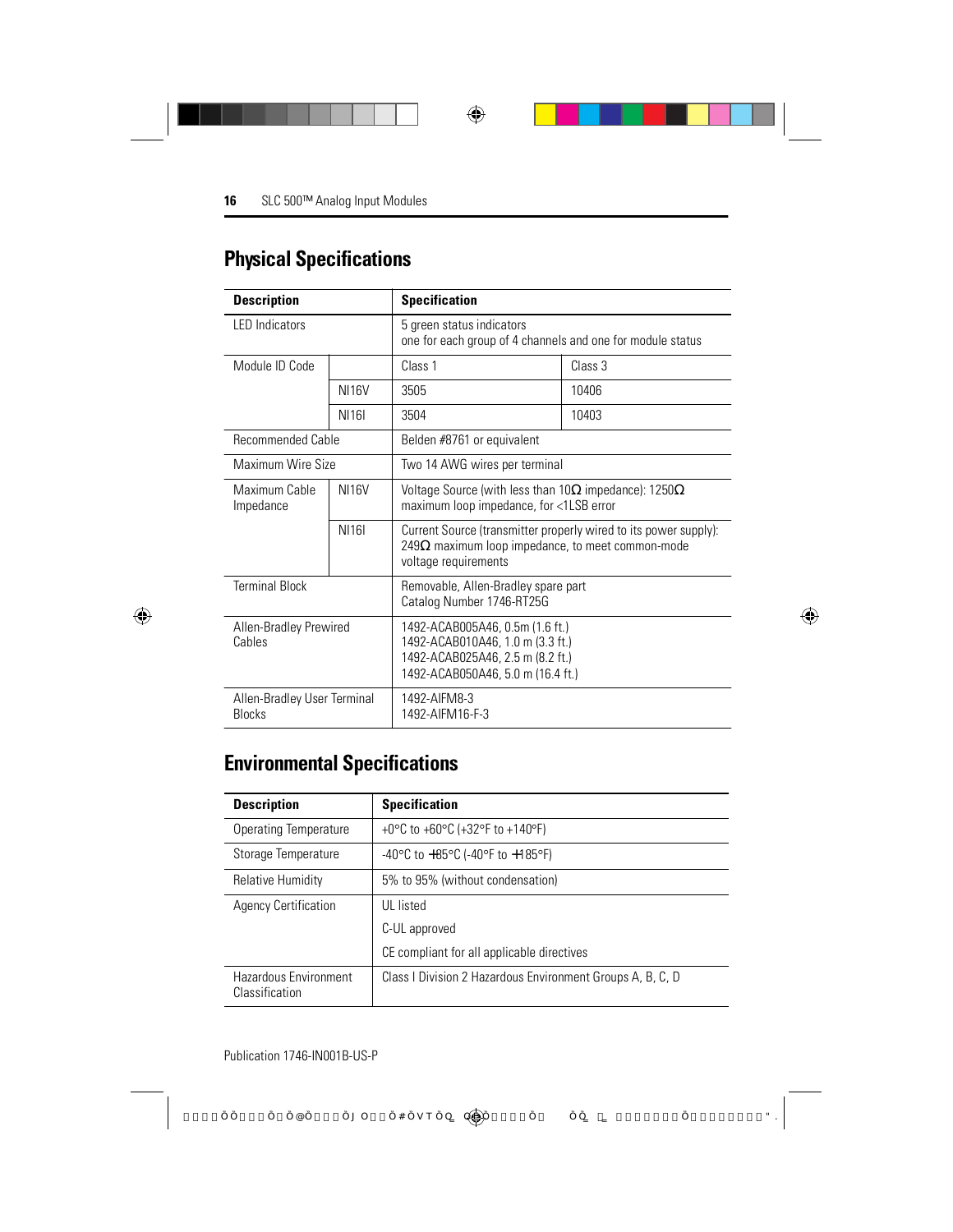| <b>Input Specifications</b> |  |
|-----------------------------|--|
|-----------------------------|--|

|                                                                             |              | <b>Specification</b>                                                                     |
|-----------------------------------------------------------------------------|--------------|------------------------------------------------------------------------------------------|
| <b>Description</b>                                                          |              |                                                                                          |
| Type of Input (Selectable)                                                  | <b>NI16V</b> | ±10V dc, 1 to 5V, 0 to 5V, or 0 to 10V                                                   |
|                                                                             | <b>NI161</b> | ±20 mA, 4 to 20 mA, 0 to 1 mA, 0 to 20 mA                                                |
| Type of Data (Selectable)                                                   |              | Engineering Units (1 mV/step or 1 µA/step)                                               |
|                                                                             |              | Scaled-for-PID (0 to +16,383 range)                                                      |
|                                                                             |              | Proportional Counts (-32,768 to +32,767 range)                                           |
|                                                                             |              | Proportional Counts (User Defined Range, Class 3 only)                                   |
|                                                                             |              | 1746-NI4 Data Format                                                                     |
| Input Impedance                                                             | <b>NI16V</b> | $20 \text{ M}\Omega$                                                                     |
|                                                                             | <b>NI161</b> | 249 $\Omega$                                                                             |
| Maximum Voltage Input<br>without damage                                     | <b>NI16V</b> | $\pm 30V$ between any two signal terminals                                               |
| Maximum Voltage Input<br>without damage                                     | <b>NI161</b> | $\pm$ 8V between any two signal terminals                                                |
| Current Input (maximum)                                                     |              | ±30 mA (Between analog com and any input terminal)                                       |
| Time to Detect Open Circuit                                                 |              | Less Than 5 seconds                                                                      |
| Module Update Time                                                          |              | (1)                                                                                      |
| Input Resolution                                                            | <b>NI16V</b> | 312 µV <sup>(2)</sup>                                                                    |
|                                                                             | <b>NI161</b> | 640 nA                                                                                   |
| <b>Display Resolution</b>                                                   |              | 1 mV or $1 \mu A$                                                                        |
| Module Error Over Full<br>Temperature Range<br>(0°C to 60°C, 32°F to 140°F) | <b>NI16V</b> | Voltage input types $(\pm 10V)$ dc, 1 to 5V dc, 0 to 5V dc, 0 to<br>10V dc): $\pm 0.1\%$ |
|                                                                             | <b>NI161</b> | Current input types (0 to 20 mA, 4 to 20 mA, 0 to 1mA,<br>$\pm 20$ mA): $\pm 0.3\%$      |
| Input Offset Drift with<br>Temperature                                      | <b>NI16V</b> | 90 µV/°C                                                                                 |
|                                                                             | <b>NI161</b> | 360 nA/°C                                                                                |
| Gain Drift with Temperature                                                 | <b>NI16V</b> | 15 ppm/°C                                                                                |
|                                                                             | <b>NI161</b> | 20 ppm/°C                                                                                |
| Calibrated Accuracy at 25°C                                                 | <b>NI16V</b> | Better than 0.05% of range                                                               |
|                                                                             | <b>NI161</b> | Better than 0.15% of range                                                               |
|                                                                             |              |                                                                                          |

(1) Depends on filter selected. Refer to the 1746-NI16 User Manual, publication 1746-UM001A-US-P.

(2) Depends on data mode: Engineering Units or Proportional Counts.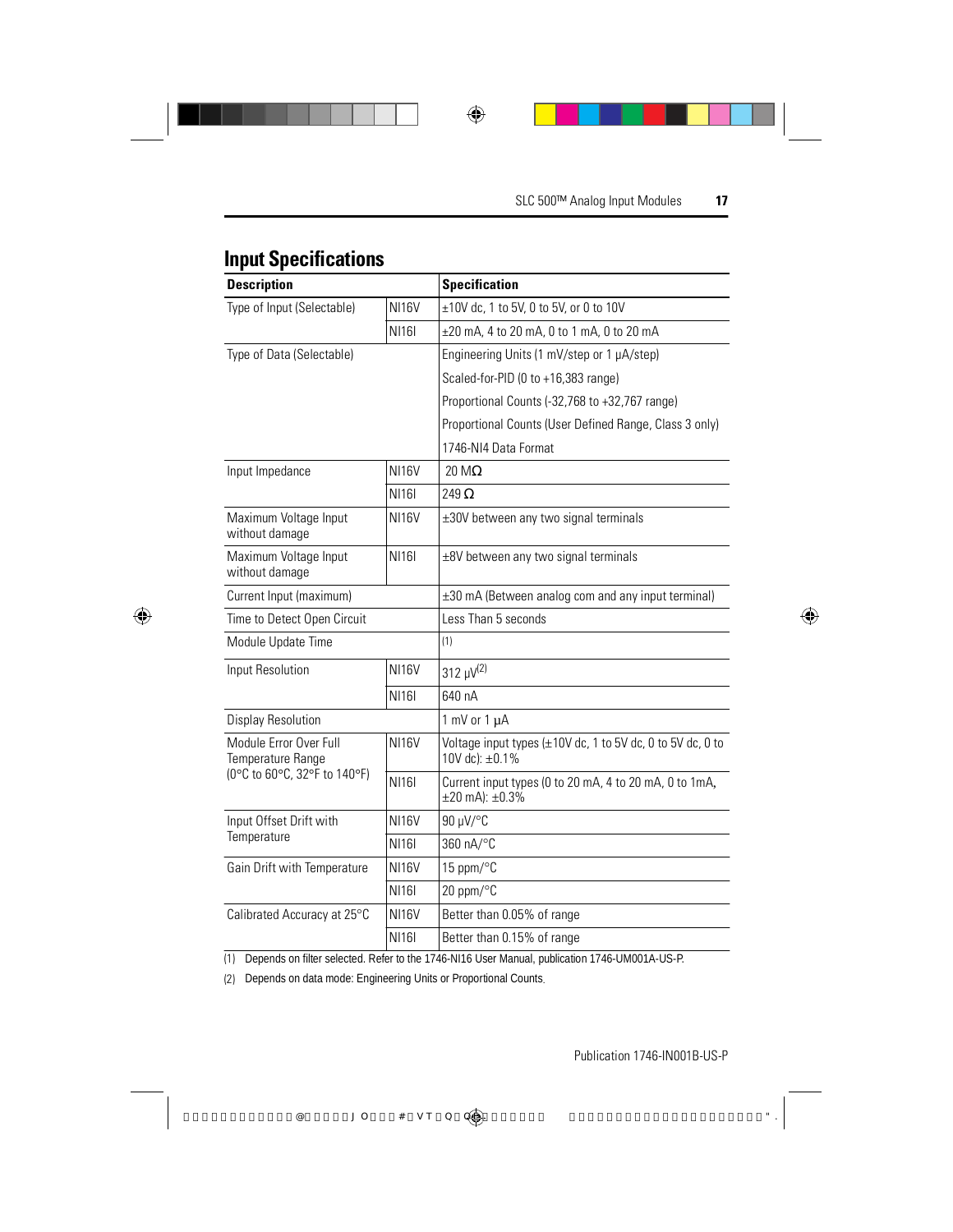## **Notes:**